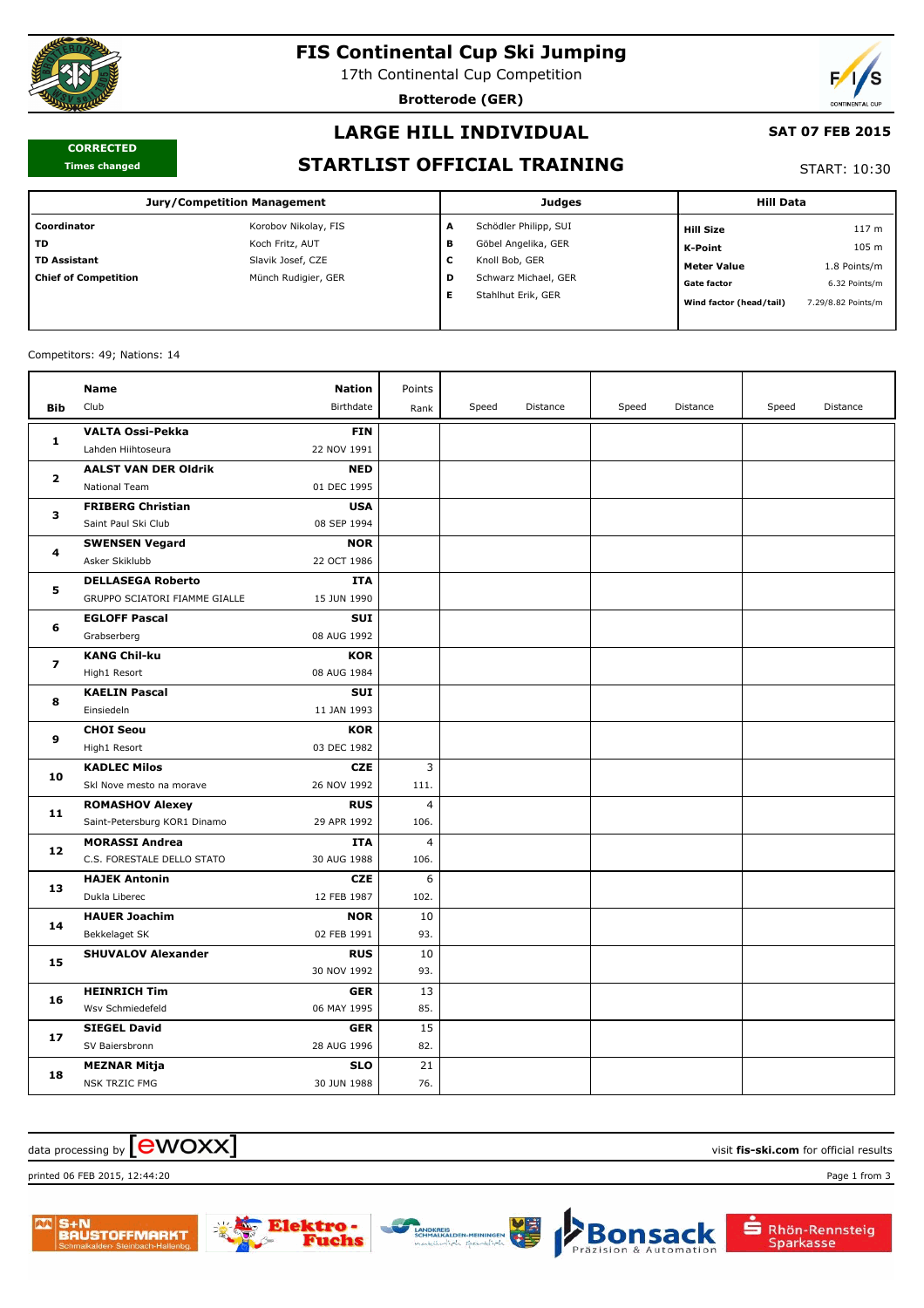

## **FIS Continental Cup Ski Jumping**

17th Continental Cup Competition

**Brotterode (GER)**



### **LARGE HILL INDIVIDUAL**

#### **CORRECTED Times changed**

### **SAT 07 FEB 2015**

# **STARTLIST OFFICIAL TRAINING**

START: 10:30

|            | Name<br><b>Nation</b>                                                    | Points                   |       |          |       |          |       |          |
|------------|--------------------------------------------------------------------------|--------------------------|-------|----------|-------|----------|-------|----------|
| <b>Bib</b> | Club<br>Birthdate                                                        | Rank                     | Speed | Distance | Speed | Distance | Speed | Distance |
|            | <b>CECON Federico</b>                                                    | 22<br>ITA                |       |          |       |          |       |          |
| 19         | 11 JUN 1994<br>G.S. FIAMME GIALLE                                        | 74.                      |       |          |       |          |       |          |
| 20         | <b>JOHNSON Anders</b>                                                    | 24<br><b>USA</b>         |       |          |       |          |       |          |
|            | 23 APR 1989<br>Park City Nordic                                          | 72.                      |       |          |       |          |       |          |
|            | <b>BYRT Tomasz</b>                                                       | 27<br><b>POL</b>         |       |          |       |          |       |          |
| 21         | 25 JAN 1993<br>KS Wisla Ustronianka                                      | 70.                      |       |          |       |          |       |          |
|            | <b>MIETUS Krzysztof</b>                                                  | 30<br><b>POL</b>         |       |          |       |          |       |          |
| 22         | AZS Zakopane<br>08 MAR 1991                                              | 67.                      |       |          |       |          |       |          |
|            | <b>KYTOESAHO Niko</b>                                                    | 43<br><b>FIN</b>         |       |          |       |          |       |          |
| 23         | Lahden Hiihtoseura<br>18 DEC 1999                                        | 60.                      |       |          |       |          |       |          |
|            | <b>ELVERUM SORSELL Kim Rene</b>                                          | 47<br><b>NOR</b>         |       |          |       |          |       |          |
| 24         | 06 OCT 1988<br>Ullensaker Skiklubb                                       | 57.                      |       |          |       |          |       |          |
|            | <b>HUBER Daniel</b>                                                      | <b>AUT</b><br>48         |       |          |       |          |       |          |
| 25         | 02 JAN 1993<br>SC Seekirchen-Salzburg                                    | 54.                      |       |          |       |          |       |          |
| 26         | <b>KALINITSCHENKO Anton</b>                                              | 50<br><b>RUS</b>         |       |          |       |          |       |          |
|            | 22 JUL 1982                                                              | 53.                      |       |          |       |          |       |          |
|            | <b>BJERKEENGEN Fredrik</b>                                               | 53<br><b>NOR</b>         |       |          |       |          |       |          |
| 27         | 11 NOV 1988<br>Kolbukameratene IL                                        | 51.                      |       |          |       |          |       |          |
| 28<br>29   | <b>BIEGUN Krzysztof</b>                                                  | 57<br><b>POL</b>         |       |          |       |          |       |          |
|            | SS-R LZS Sokol Szczyrk<br>21 MAY 1994                                    | 50.                      |       |          |       |          |       |          |
|            | <b>HUBER Stefan</b>                                                      | 63<br><b>AUT</b>         |       |          |       |          |       |          |
|            | SC Seekirchen-Salzburg<br>08 MAR 1994                                    | 48.                      |       |          |       |          |       |          |
| 30         | <b>MAYER Nicolas</b>                                                     | 64<br><b>FRA</b>         |       |          |       |          |       |          |
|            | 06 OCT 1990<br>Courchevel                                                | 47.                      |       |          |       |          |       |          |
| 31         | <b>BIELA Stanislaw</b>                                                   | 66<br><b>POL</b>         |       |          |       |          |       |          |
|            | UKS SOLTYSIANIE STARE BYSTRE<br>02 APR 1994                              | 45.                      |       |          |       |          |       |          |
| 32         | <b>KOZISEK Cestmir</b>                                                   | 81<br><b>CZE</b>         |       |          |       |          |       |          |
|            | 09 NOV 1991<br>LSK Lomnice nad Popelkou                                  | 40.                      |       |          |       |          |       |          |
| 33         | <b>ALTENBURGER Florian</b>                                               | 92<br><b>AUT</b>         |       |          |       |          |       |          |
|            | SC Seekirchen-Salzburg<br>02 NOV 1993                                    | 36.                      |       |          |       |          |       |          |
| 34         | <b>ROENSEN Atle Pedersen</b>                                             | 111<br><b>NOR</b>        |       |          |       |          |       |          |
|            | Eidsvoll IF<br>13 AUG 1988                                               | 30.                      |       |          |       |          |       |          |
| 35         | <b>POGRAJC Andraz</b>                                                    | 155<br><b>SLO</b>        |       |          |       |          |       |          |
|            | 26 SEP 1991<br>SSK Costella Ilirija                                      | 28.                      |       |          |       |          |       |          |
| 36         | <b>QUECK Danny</b>                                                       | 159<br><b>GER</b>        |       |          |       |          |       |          |
|            | WSV 08 Lauscha<br>17 SEP 1989                                            | 26.                      |       |          |       |          |       |          |
| 37         | <b>SCHIFFNER Markus</b><br>05 JUN 1992<br>UVB Hinzenbach-Oberoesterreich | 167<br><b>AUT</b><br>25. |       |          |       |          |       |          |
|            |                                                                          |                          |       |          |       |          |       |          |
| 38         | <b>GEIGER Karl</b><br>SC 1906 Oberstdorf<br>11 FEB 1993                  | 172<br><b>GER</b>        |       |          |       |          |       |          |
| 39         |                                                                          | 24.                      |       |          |       |          |       |          |
|            | <b>JUSTIN Rok</b><br>SSD Stol Zirovnica<br>06 APR 1993                   | <b>SLO</b><br>186<br>23. |       |          |       |          |       |          |
|            | <b>JOHANSSON Robert</b>                                                  | <b>NOR</b><br>196        |       |          |       |          |       |          |
| 40         | 23 MAR 1990<br>Soere Aal IL                                              | 21.                      |       |          |       |          |       |          |
|            | <b>WANK Andreas</b>                                                      | 211<br><b>GER</b>        |       |          |       |          |       |          |
| 41         | 18 FEB 1988<br>SC Hinterzarten                                           | 17.                      |       |          |       |          |       |          |
|            | <b>HULA Stefan</b>                                                       | <b>POL</b><br>223        |       |          |       |          |       |          |
| 42         | KS Eve-nement Zakopane<br>29 SEP 1986                                    | 16.                      |       |          |       |          |       |          |
|            |                                                                          |                          |       |          |       |          |       |          |

 $\alpha$  data processing by  $\boxed{\text{ewOX}}$ 

printed 06 FEB 2015, 12:44:20 Page 2 from 3

S+N<br>BAUSTOFFMARKT

che



Bon